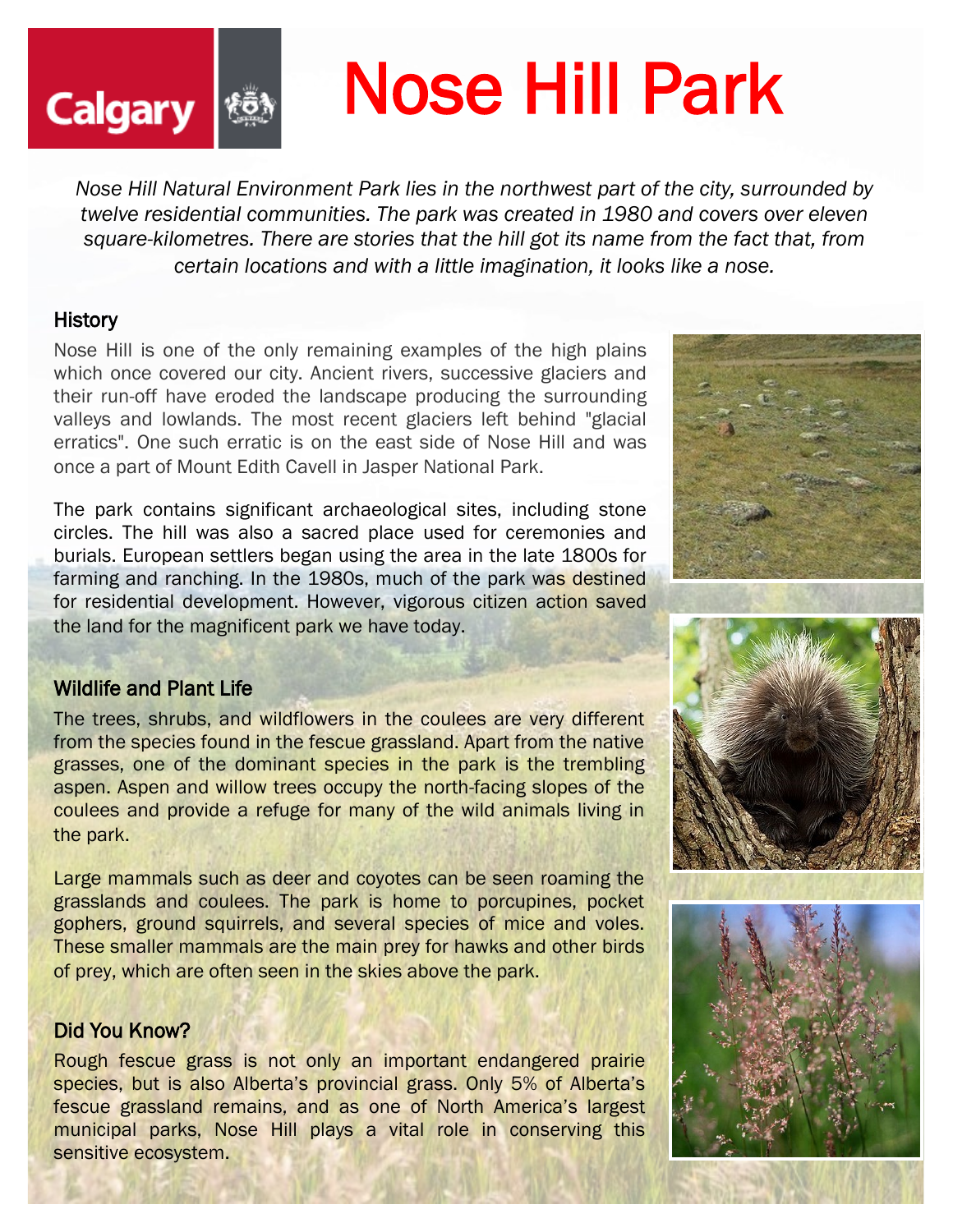

# Nose Hill Park Study

#### **Overview**

These activities provide the opportunity to study Calgary's largest natural environment park, promoting civic responsibility through engaging in hands-on learning activities. Nose Hill Park's grassland habitat supports some of the last remaining native fescue grasslands in the world. This prairie field study will enhance your students' ability to identify local biodiversity and appreciate the cultural significance of the land. Enjoy exploring one of the most unique and diverse parks Calgary has to offer!

#### Activity 1: What is a Grass?

Focus on the grasses in your schoolyard and compare different species to become familiar with their features. Choose a good specimen of 'wild grass' and remove a portion of it. Back in the classroom record your observations, using sketches and labels, of the various parts of the grass. Discuss the locations where grasses grow and why some locations are more suitable than others. Compare these observations with those made at Nose Hill Park. Please do not remove any grass from Nose Hill Park, as it is a protected natural environment park.

#### Activity 2: A Prairie Field Study

One adult volunteer per student group is ideal for this activity. Investigate a one square-metre area of prairie at Nose Hill Park. Make detailed observations of the site, including the number of different species and amount of each species present (include weather conditions, time of year, sounds, smells, and other factors that may influence what is found).

Observations can then be used to create a species mural or poster back in the classroom for others in your school to learn from. Returning to this site multiple times throughout the year will allow students to observe seasonal changes in the area. Graphs can be created to reflect seasonal changes in Nose Hill Park.

This activity showcases a cumulative record of knowledge, which is developed as the students explore the park. To incorporate mapping skills, enlarge a map of Nose Hill Park and post it on the wall beside the mural/poster. Note the various locations visited and any unique observations.

Finally, create a food web based on students' understanding of the species found at Nose Hill Park. Consider what would happen if a significant plant or animal was removed from food web (due to extinction, extirpation, etc.).

*Optional* - Graph observations by the number of invertebrates, grasses, flowers, shrubs, etc. Students can graph one or several areas within the habitat (south vs. north slope, pathway vs. undisturbed area, etc.).

#### Activity 3: Stories of the Grassland

To reflect on the experiences in the park, students can create a story detailing their learning journey. The story can be a poem, narrative, or multimedia presentation using photography. This provides students an opportunity to be creative and highlight their understanding of Nose Hill Park in a unique way. Students should incorporate empathy into their story. This could be completed through considering past uses of the land or how our changing climate may impact its future. Further to this, students should reflect on what they can do to protect the land and share their knowledge of the space. An example would be to have students present their knowledge of the park to another class in the school.